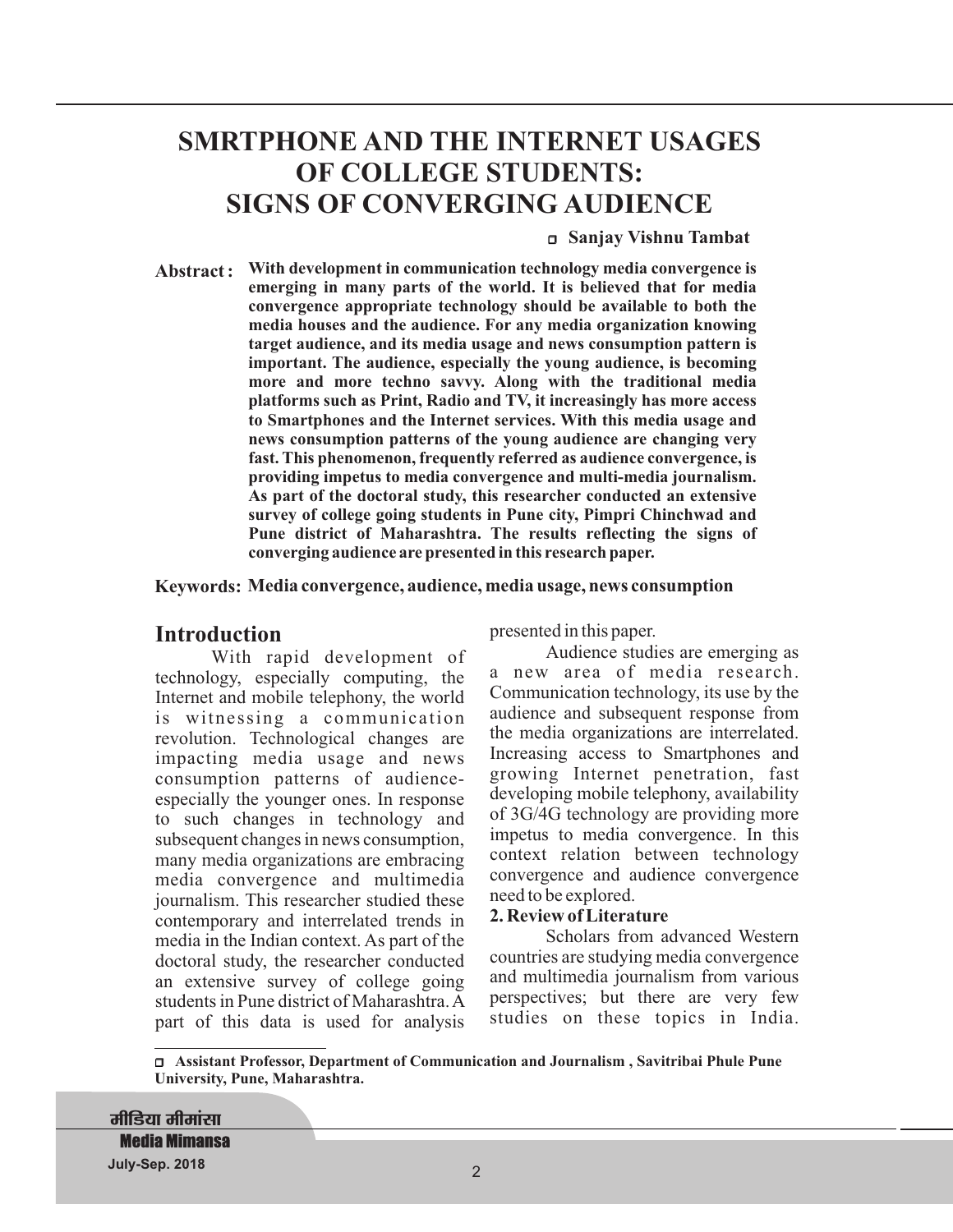'Convergence studies' is becoming a major area in communication. McLuhan (1964), Nicholas Negroponte (1995), Manuel Castells (2000), etc's pioneering work foresaw the emerging era of convergence. Lawson-Borders (2003) made some fundamental observations about convergence in early period; while Jenkins (2004) tried to analyze it through the cultural logic. He says, 'We are entering an era where media will be everywhere and we will use all kinds of media in relation to each other'.

In present environment, there is continuous media exposure to the audience. Since various offline and online media are now available 24 x 7 and the younger audience is almost hooked to it, it has been described as the 'Always On' generation! There is a range of media choices available to this audience from traditional print media to live streaming on Smartphones. McQuail (2010: 398) asserts that 'Audiences are both a product of social context (which leads to shared cultural interests, understanding and information needs) and a response to a particular pattern of media provision'. Sandler (2009) points towards the invisible tension among the generations considered as audiences. He says, 'While past generations may remain locked in traditional viewing patterns and linear engagement modes, the current generation circulates and produces, timeshifts and placeshifts, blogs and vlogs television on their own terms: they engage with TV when they want, where they want, and how they want'.

Audience studies to assess the level of convergence are being done in various parts of the world. One such significant research has been done in Denmark by Schroder and Larsen. They have mapped the use and users of crossmedia news landscape, as the everyday consumption of news across the range of available news media and formats is shifting reflecting transformations of technology, culture and lifestyles' (2010). Similarly, Althaus et.al. (2009) tried to contour the geography of news consumption in the United States in balance with audience demand and proportional media supply. While Shehata and Strömbäck (2011) identified news consumption gaps in Europe in a comparative study, their focus was to explore media usage of the audience and corresponding supply of the news content. Hasebrink and Hepp (2017) used two perspectives 'media repertoire' and 'media ensemble' to study cross-media use of audience. According to them media repertoire refers to individual use of various media, while 'media ensemble' signifies media use in social domains of collectivities and organizations. Availability of the Smartphones and growing access to speedy Internet services are key pointers to understand these changes and its impact on news consumption. In this context, there is no significant audience study available in India.

# **3. Research Objective**

As part of the wider objectives to study media convergence and multimedia journalism in the Indian context, the researcher first sought to study media usage and news consumption patterns among the young audience in and around Pune. Accordingly, the objective of this study is limited to understand Smartphone and the Internet usage of the college going students as the young converging audience.

#### **4. Research Question**

To fulfill this objective the researcher stated the following research question.

**RQ1: Do the college students in and around Pune have significant access to**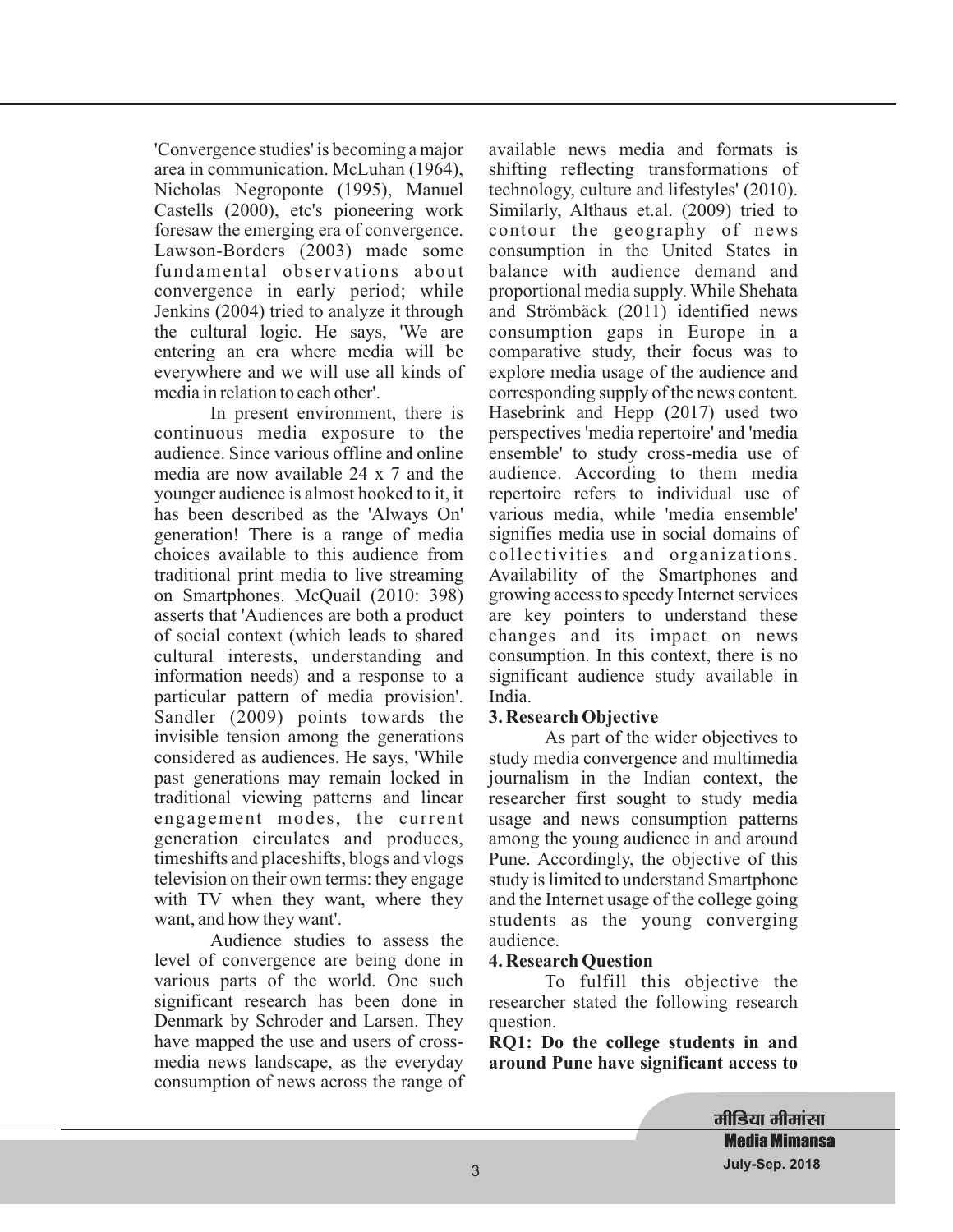## **Smartphone and the Internet services as an indication of the converging audience?**

## **5. Research methods and Sample**

To assess media usage and news consumption patterns among the college going youth, the researcher conducted an extensive survey. The sample selected is purposive and convenient. Student volunteers went to 12 colleges in Pune city and six colleges in adjacent Pimpari Chinchwad area. Besides, one college each from all 13 tehsils of Pune district was selected for the survey. Respondents were from senior colleges and from various disciplines like arts, science, commerce, medical, engineering, and others. The sample represents the young audience in metro, semi-urban and rural area of the district. This audience has possibility of access to the Internet, Smartphone and other modern communication technology. Hence, it was selected purposively to assess the level of audience convergence in and around Pune. Survey was conducted in March-April 2018. Total 1213 responses (Pune city 493, Pimpari Chinchwad 285 and Pune district 435) are used for data analysis. Sex ratio is 51.7% female and 48.3% male. Almost all (98.8%) respondents are in the age bracket of 17 to 26 years.

# **6. Data presentation and analysis**

College youth generally have more access to modern technology and gadgets. They signal a change in the overall society. That's why this group was selected as the sample to represent new audience.

#### **6.1 Access to broadband and mobile Internet services**

The questionnaire progressively probed availability of different media platforms in the locality, possibility of access to media at home and in public

places (media ensemble), differential patterns of personal media use (media repertoire), news consumption on different platforms and multimedia exposure, etc. In the context of this research availability of IT devices and access to the Internet are used as key pointers.



Graph 6.1 shows availability of personal computers and laptops in higher percentage in both Pune city and PCMC area. But when it comes to the availability of Smartphones, rural residents (62%) seem to be catching up with the urban users  $(71.4 \text{ and } 64.2\%)$ . When these figures are considered in tandem with the Graph 6.2 showing access to the Internet services, it provides a clearer picture.



The graph 6.2 indicates a near absence of broadband Internet services in rural area. While broadband access in Pune city is at 43.8% and in PCMC area 34.7%, the access in rural area is merely 0.8%. This may be due to lack of infrastructure and neglect by telecom companies to provide broadband services in rural parts. In contrast, mobile based 2G/3G/4G Internet services provides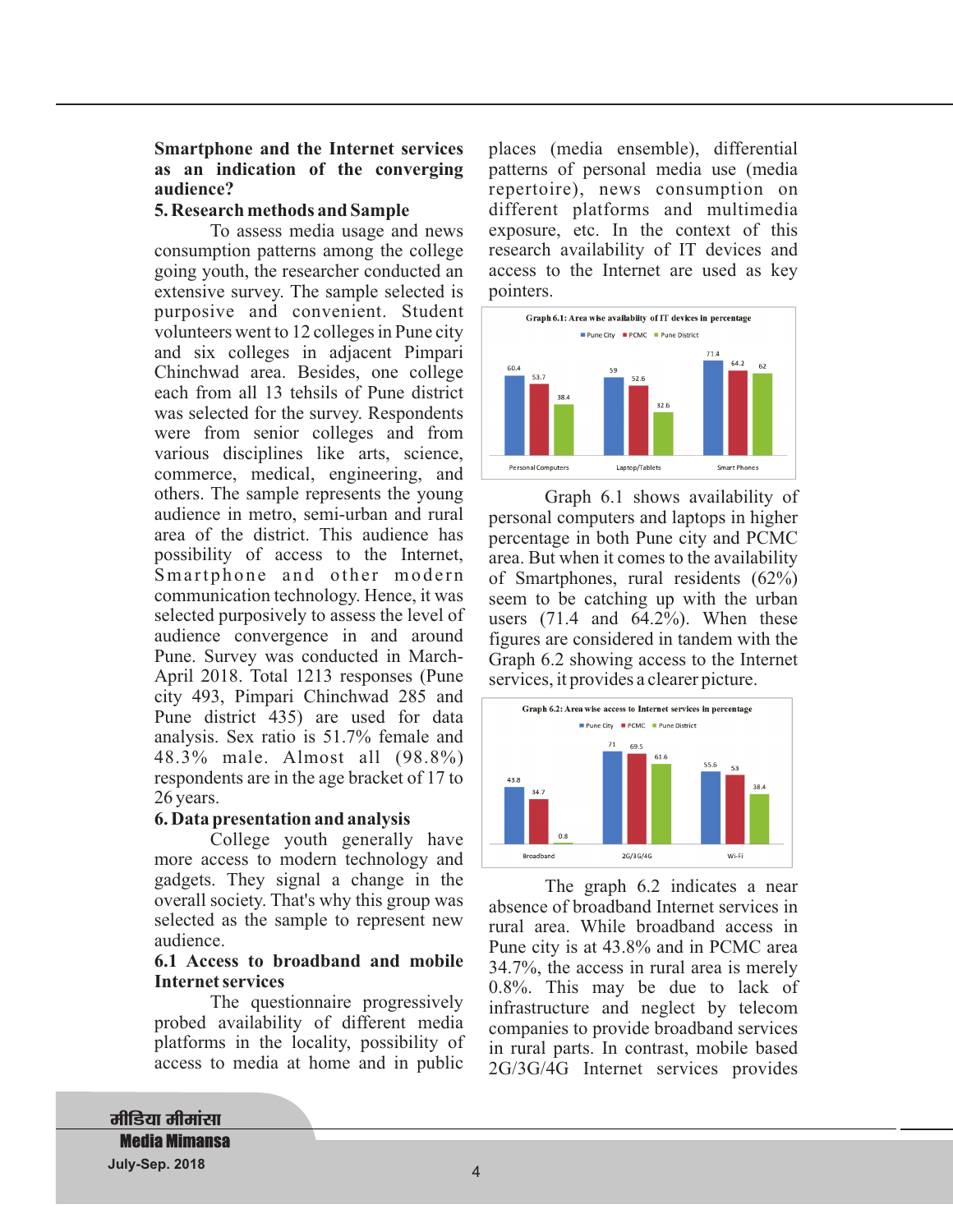higher and near equal access to the rural youth at 61.6%. Pune city and PCMC youth enjoy 71% and 69.5% access respectively to these high speed mobile Internet services. The graph reflects that in comparison with broadband services, the rural youth have easy and wider access to 2G/3G/4G Internet services. In addition, the rural youth have access to Wi-Fi Internet services. Nearly 38.4% youth reported that they access Wi-Fi Internet mostly in colleges. With this the rural youth can access various multimedia platforms on their mobile anywhere, any time. It removes the disparity in broadband access and provides them wider access to multimedia services via Smartphone.

**Ownership of IT Devices:** Total 78% respondents own a Smartphone nearly double than ownership of laptops or personal computers. Table 6.3 provides more insight into the distribution of IT devices. It shows gradual increase in ownership percentage of Smartphone from rural area (70.8%) to the metro area of Pune city (84.6%). It should be noted here that the ownership of Smartphone is a key factor in multimedia consumption.

**Table 6.3: Who Owns the IT devices?**

|               | PC.  | Lauton | Tabki | <b>Smartphene</b> | Simule Phane |
|---------------|------|--------|-------|-------------------|--------------|
| Punc City     | 40.8 | -57.4  | 14.2  | 84.6              | 15.0         |
| <b>PCMC</b>   | 38.6 | 45.6   | 9.1   | 77.S              | 16 I         |
| Pune District | 27.4 | 22.8   | 53    | 70.8              | 32.6         |
| Total         | 35.5 | 42.2   | 9.7   | 78.D              | 21.5         |

The Internet Access: Easy and affordable access to the Internet is another important element in transforming media usage and news consumption. The respondents were asked whether they have subscribed to any Internet service providers. Their responses are shown in the Graph 6.4. Total 77.6% respondents have subscribed to the Internet service for the Smartphone. Area wise analysis shows gradual increase of the Internet subscription from rural area (74.3%) to Pune city (81.7%).



In response to other queries, total 55.6% respondents reported access to the Internet at the college computer labs and 42.5% respondents reported access to Wi-Fi Internet services in college campuses. In addition, 27.3% respondents have access to Wi-Fi Internet at their places of living or stay. This reflects growing Internet access to the youth through mobile Internet services and additional access in colleges, and nearby areas. Considering all the above responses, it can be said that the young audience has significant access to the Internet services. Besides, ownership of Smartphones, easy and affordable access to the Internet is considered essential in the new media ecosystem.

Use of the Internet: Nearly half the respondents (51.1%) access the Internet at home and around a quarter of respondents (25.1%) access it at the colleges. Flexibility of the Internet use is reflected in the Graph 6.5. It is highlighted by the figure that 35.5% of total respondents access the Internet at all the places.



मीडिया मीमांसा **Media Mimansa July-Sep. 2018** 5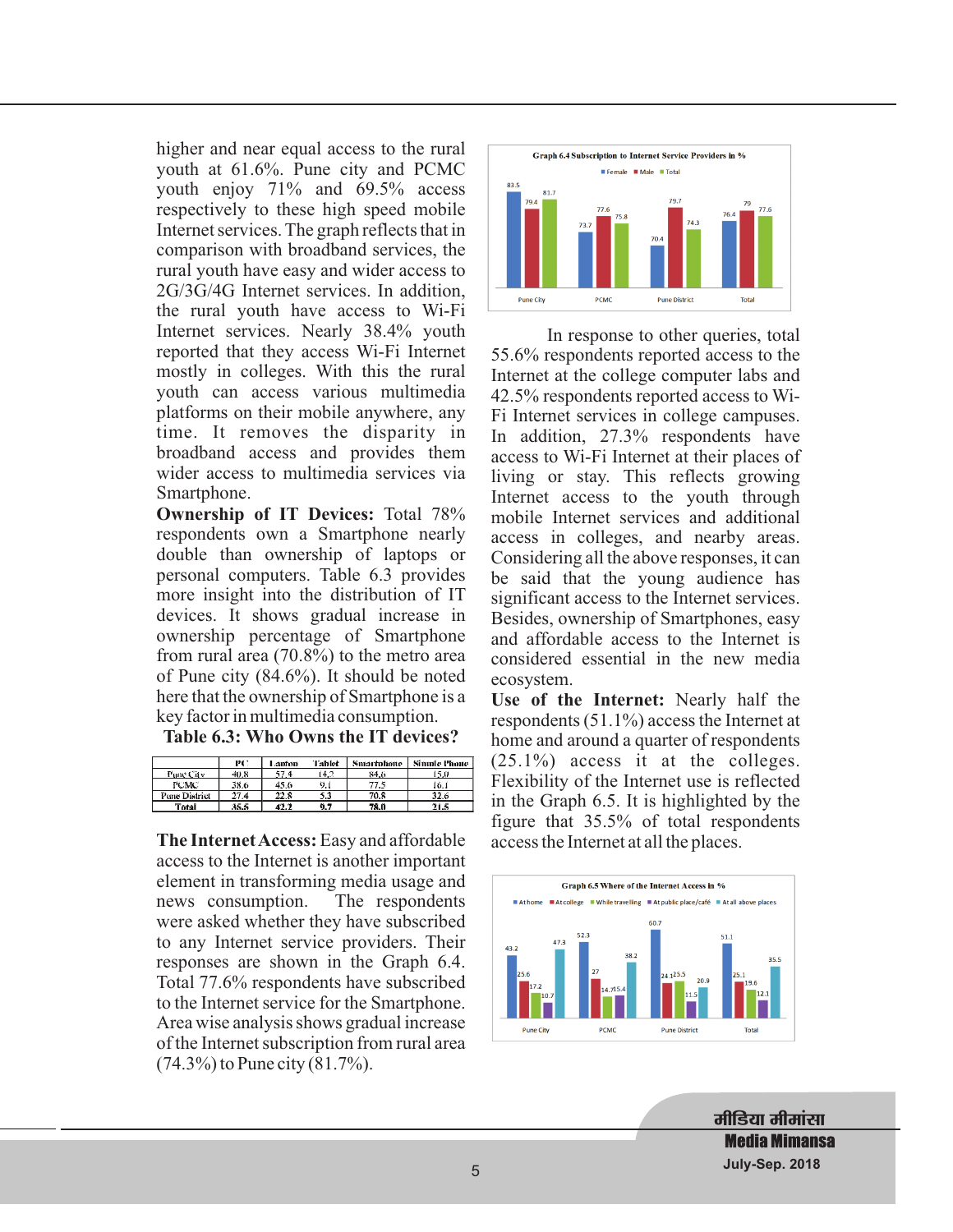Accessing the Internet seems to be spread all over the daily routine. The usage starts in the early morning and for some it continues even during the midnight. This is evident in Graph 6.6 of the Internet use. This trend is supported by the figure (not given in the graph) that total 42.4% respondents access the Internet all the time.



Similar to the evenly spread use of the Internet throughout the day, total time spent on the Internet during the day show compatible figure. It is reflected in Graph 6.7. The cumulative percentage of the respondents using the internet more than one hour stands at 42.7% (19.4+12.4+10.9%). In addition total 23.3% respondents reported that they use the Internet all the time. This reflects the heavy use of Internet as a medium and how it has become integral part of daily lives of the young audience.



In addition, a question was asked about how often you access the Internet in a day. Total 13.5% respondents said they access the Internet at least once in a day. The percentage of accessing the Internet two to five times in a day is at 31.1%. Those who access the Internet even more number of times is 24.9% and total 7.6 percent stated that they access the Internet all the time.

## **7. Conclusion**

In the doctoral thesis this researcher compared the entire survey data related to where, when and for how much time different media platforms are used in daily life. This effort provided more insights into personal media use of the respondents as the media repertoire. In the context of this research paper only the results related to Smartphone and the Internet usage are given here. This comparison clearly shows that while the traditional media use is almost static and homebound, use of the Internet services, especially through Smartphone is more flexible and dynamic. Since the Smartphone and Internet usage does not have any time or place constraint, the young audience is increasingly using it for multimedia consumption.

As found in the analysis of other survey questions online news consumption of the young audience has significantly increased. With growing access to high speed Internet services, consumption of video content on Smartphone is rising. Web series, live streaming of sports events, movies are increasingly consumed on the Smartphone. Significantly, news video content is also on the rise and it seems that the young audience is consuming it in equal proportion. Social media or 'Social Network Sites' (SNS) are now integrated in the daily lives of the people, especially the young generation. It is becoming another avenue for news dissemination. All these are clearly the signs of converging audience. Smartphone and the Internet are key drivers of these changes.

In the context of the ownership of IT devices, Smartphone is emerging as the game changer. A high majority of the young audience own Smartphone and the percentage is double than that of laptops and personal computers. Easy and

**मीडिया मीमांसा Media Mimansa July-Sep. 2018** 6